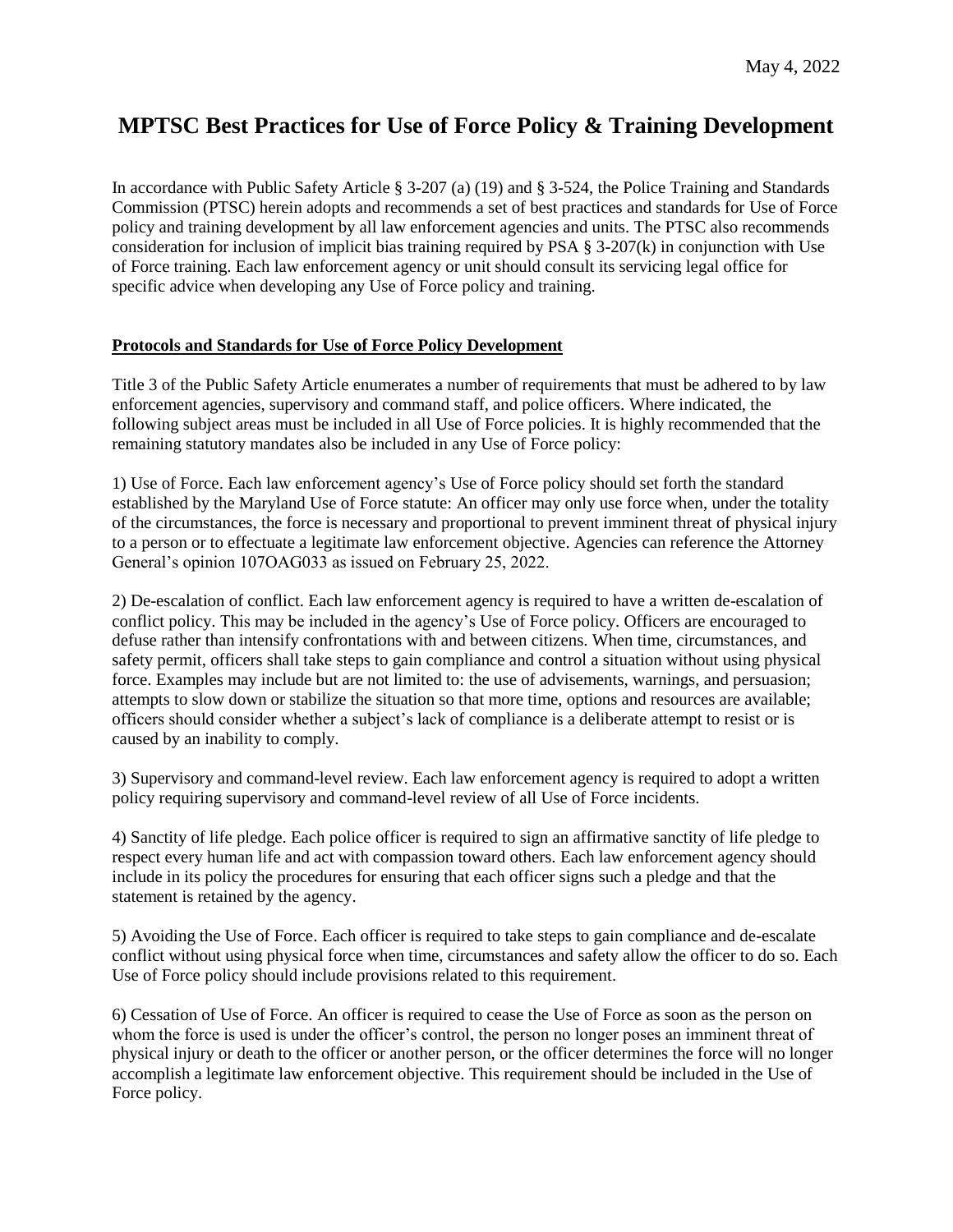7) Duty to intervene. A police officer is required to intervene to prevent or terminate the Use of Force by another police officer beyond what is authorized under the Use of Force statute. This mandate should be included in the Use of Force policy.

8) Basic first aid. Each police officer is required to render basic first aid to a person injured as the result of police action and promptly request appropriate medical assistance. The duty to care requirement should be included in the Use of Force policy.

9) Documentation of Use of Force incidents. Each police officer is required to fully document all Use of Force incidents the officer observes or is involved in. The Use of Force policy needs to include an agency's standardized reporting format.

10) Supervisory response. A police supervisor is required to respond to the scene of any incident during which a police officer used physical force and caused serious physical injury and gather and review all known video recordings of a Use of Force incident. Each Use of Force policy must set forth the procedures for determining which supervisor will respond to such incidents and the procedures for gathering and reviewing video recordings.

11) Training. Each law enforcement agency's Use of Force policy should set forth the training related to Use of Force that police officers are required to attend.

## **Identified Use of Force Training Concepts and Best Practices**

Except where required by law, the following subject areas are recommended to be included in each law enforcement agency's training programs.

1) Drawing a firearm. All police officers are required to undergo training on when a police officer may or may not draw a firearm or point a firearm at a person.

2) Other enforcement options. All police officers are required to undergo training that includes enforcement options that are less likely to cause death or serious physical injury. Such training must include scenario-based training, de-escalation tactics and techniques, and reasonable alternatives intended to decrease physical injury. The training should focus on communication skills, crisis intervention techniques, minimizing force, and tactical repositioning. The training should also include techniques to demonstrate how an officer's actions may attempt to slow an incident down and think through a high-risk situation. Recognizing signs of individuals experiencing a mental health crisis should be included in the training.

3) Use of Force. All police officers are required to undergo and complete training on the Maryland Use of Force statute. Training discussions shall cover Public Safety Article § 3-524 Use of Force standards, explaining "under the totality of the circumstances the force is necessary and proportional". Officers must act within the scope of their duties as law enforcement officers. The purpose of any Use of Force is to gain control of a non-compliant, resistant or assaultive subject. Use of Force training topics must include:

- De-escalation tactics and techniques;
- When to draw/point a firearm at a person;
- Enforcement options that are less likely to cause death or serious physical injury;
- Reasonable alternatives to decrease physical injury; and
- Include judgment/decision making scenario-based training.